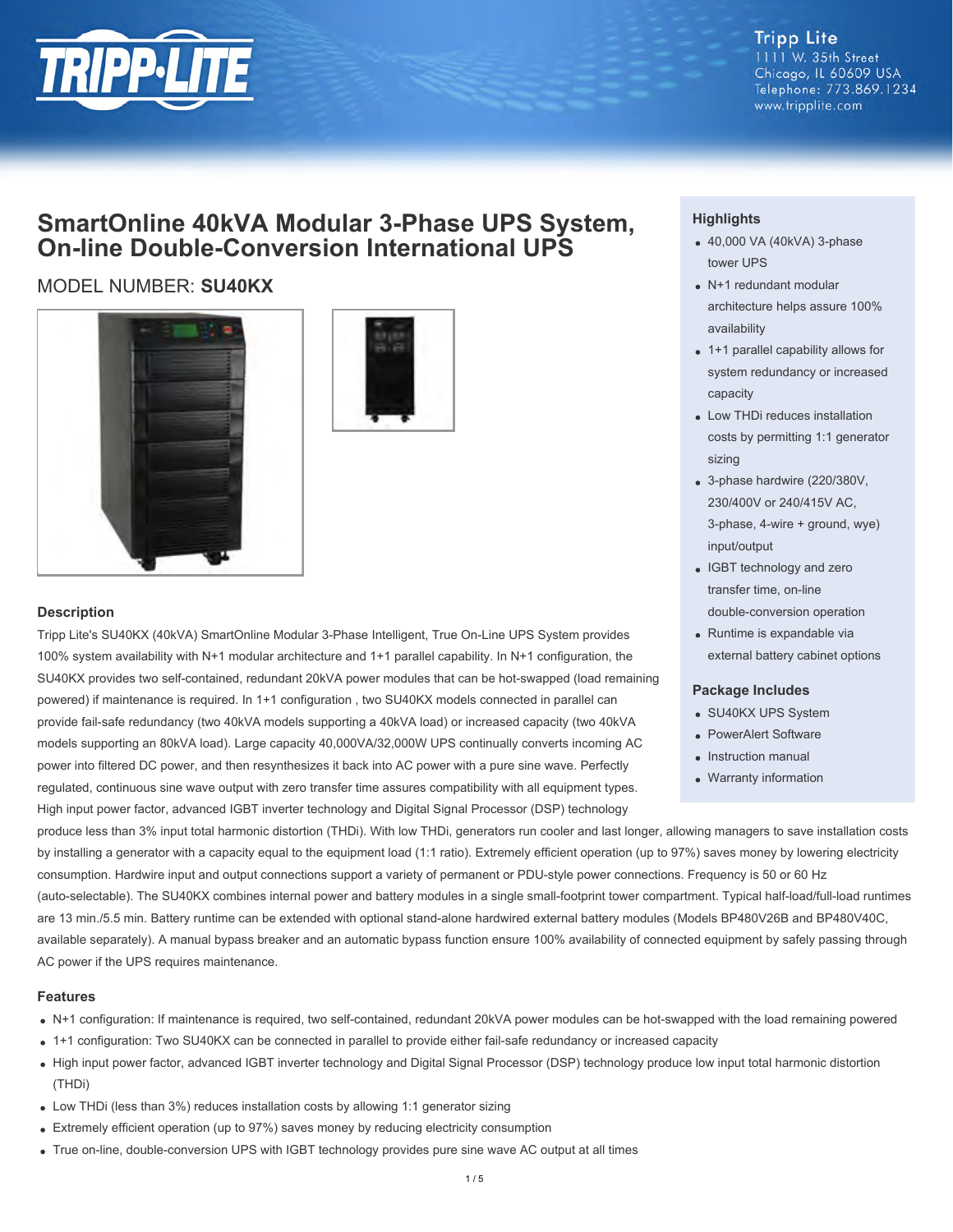

- Maintains continuous operation with zero transfer time through blackouts, voltage fluctuations and surges
- Removes harmonic distortion, electrical impulses, frequency variations and other hard-to-solve power problems
- 40,000VA/32,000W power capacity with 3-phase, hardwire input/output connections
- Wide input voltage correction range: 173-300V/276-477V AC
- Precision +/-1% output voltage regulation
- Internal power and battery modules are combined in a single small-footprint tower compartment. Typical half-load/full-load runtimes are 13 min./5.5 min. Battery runtime can be extended with optional stand-alone hardwired external battery modules (Models BP480V26B and BP480V40C, available separately)
- Front panel combination LCD/LED display includes a real-time event log screen with up to 500 events listed
- Dynamic battery management screen optimizes battery function to lengthen service life and allow cold restart of the UPS
- Built-in RS-232 communication port works with included PowerAlert Software to provide shutdown commands and reporting on a single server
- Accessory slot accepts an optional internal SNMP card (Model SNMPWEBCARD) for remote shutdowns, reboots and more
- Emergency Power Off button turns UPS output OFF and disables Bypass output
- Built-in Emergency Power Off (EPO) dry-contact interface supports remote emergency shutdown in large facilities

# **Specifications**

| <b>OUTPUT</b> |  |  |
|---------------|--|--|

| <b>OUTPUT</b>                               |                                                            |  |
|---------------------------------------------|------------------------------------------------------------|--|
| Output Volt Amp Capacity (VA)               | 40000                                                      |  |
| Output kVA Capacity (kVA)                   | 40                                                         |  |
| Output Watt Capacity (Watts)                | 32000                                                      |  |
| Output kW Capacity (kW)                     | 32                                                         |  |
| Power Factor                                | 0.8                                                        |  |
| <b>Crest Factor</b>                         | 3:1                                                        |  |
| Nominal Output Voltage(s)<br>Supported      | 220/380V; 230/400V; 240/415V; 3-Phase Wye                  |  |
| <b>Frequency Compatibility</b>              | 50 / 60 Hz                                                 |  |
| Output Voltage Regulation (Line<br>Mode)    | $+/- 1\%$                                                  |  |
| Output Voltage Regulation (Battery<br>Mode) | $+/- 1%$                                                   |  |
| <b>Output Receptacles</b>                   | Hardwire                                                   |  |
| Output AC Waveform (AC Mode)                | Sine wave                                                  |  |
| Output AC Waveform (Battery Mode)           | Pure Sine wave                                             |  |
| <b>INPUT</b>                                |                                                            |  |
| Rated input current (Maximum Load)          | 48A/50A/53A                                                |  |
| Nominal Input Voltage(s) Supported          | 220/380V (3ph wye); 230/400V (3ph wye); 240/415V (3ph wye) |  |
| Nominal Input Voltage Description           | 3-Phase Wye, 4 wire (L1, L2, L3, N, G)                     |  |
| <b>UPS Input Connection Type</b>            | Hardwire                                                   |  |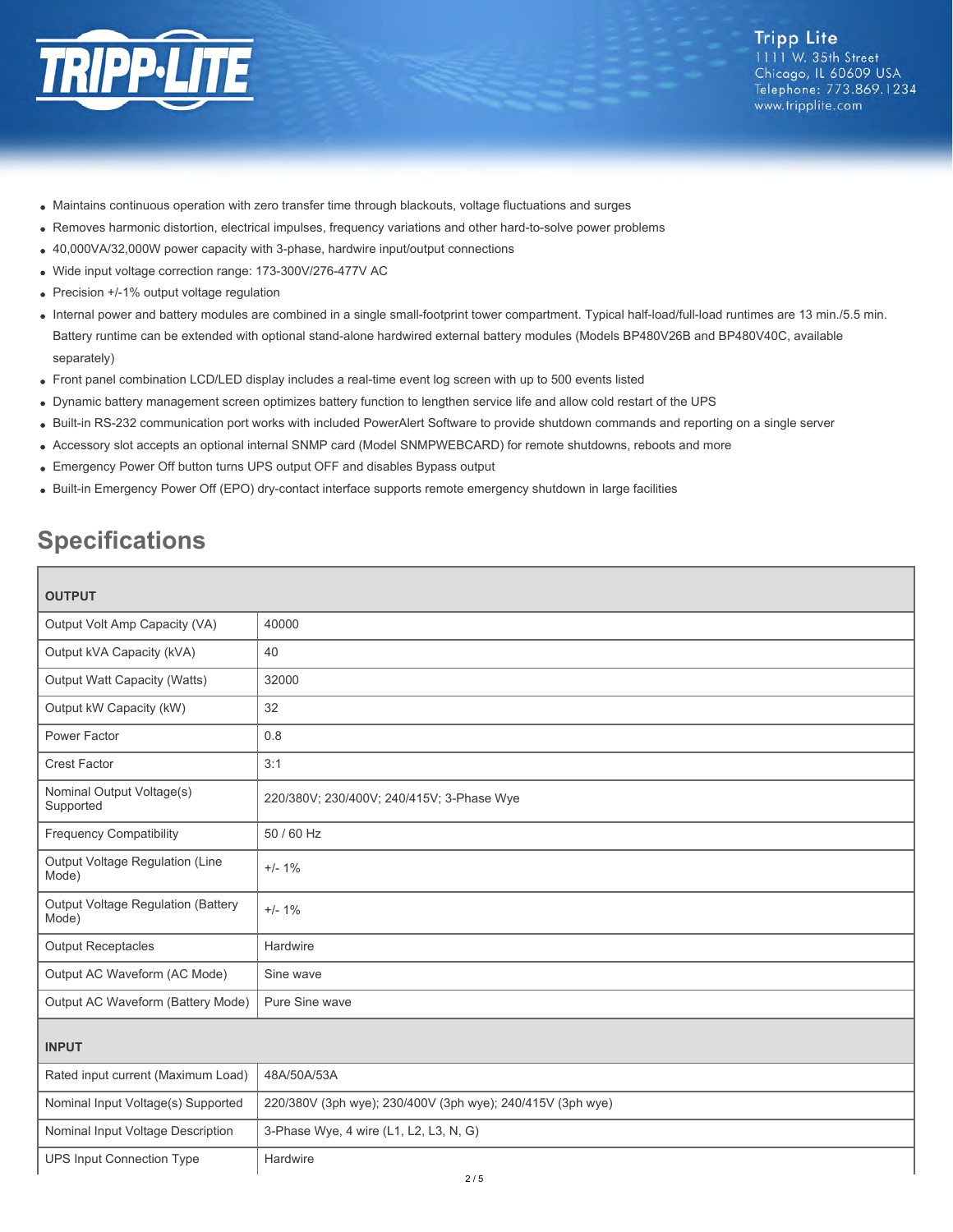

| Input Phase                                                      | 3-Phase                                                                                                                                                                                                                                         |  |  |  |
|------------------------------------------------------------------|-------------------------------------------------------------------------------------------------------------------------------------------------------------------------------------------------------------------------------------------------|--|--|--|
| <b>BATTERY</b>                                                   |                                                                                                                                                                                                                                                 |  |  |  |
| Full Load Runtime (min.)                                         | 5.5 min. (32kw)                                                                                                                                                                                                                                 |  |  |  |
| Half Load Runtime (min.)                                         | 13 min. (16kw)                                                                                                                                                                                                                                  |  |  |  |
| Expandable Battery Runtime                                       | Supports extended runtime with optional external battery packs                                                                                                                                                                                  |  |  |  |
| External Battery Pack Compatibility                              | BP480V103;BP480V140;BP480V26B;BP480V40C;BP480V55;BP480V78;BP480V200;BP480V300;<br>BP480V400 ; BP480V500                                                                                                                                         |  |  |  |
| <b>Expandable Runtime Description</b>                            | External battery pack wiring is contractor supplied                                                                                                                                                                                             |  |  |  |
| DC System Voltage (VDC)                                          | $+/- 240VDC$                                                                                                                                                                                                                                    |  |  |  |
| Battery Recharge Rate (Included<br>Batteries)                    | 4 hours from 10% to 90%                                                                                                                                                                                                                         |  |  |  |
| <b>Battery Replacement Description</b>                           | Hot-swappable, replaceable batteries                                                                                                                                                                                                            |  |  |  |
| <b>VOLTAGE REGULATION</b>                                        |                                                                                                                                                                                                                                                 |  |  |  |
| Voltage Regulation Description                                   | Online, double-conversion power conditioning                                                                                                                                                                                                    |  |  |  |
| Overvoltage Correction                                           | Maintains continuous operation without using battery power during overvoltages to 276-477 (3-phase, 4-wire, wye),<br>reducing output within 1% of nominal                                                                                       |  |  |  |
| <b>Undervoltage Correction</b>                                   | Maintains continuous operation without using battery power during brownout/undervoltage conditions to 173-300<br>(3-phase, 4-wire, wye)                                                                                                         |  |  |  |
| <b>USER INTERFACE, ALERTS &amp; CONTROLS</b>                     |                                                                                                                                                                                                                                                 |  |  |  |
| Switches                                                         | ON button turns UPS inverter on. OFF button turns UPS inverter off. LCD Display Control Buttons browse through<br>and select items displayed on LCD screen. EPO (Emergency Power Off) button turns UPS output off and disables<br>Bypass output |  |  |  |
| Alarm Cancel Operation                                           | Power-fail alarm can be silenced using alarm-cancel switch                                                                                                                                                                                      |  |  |  |
| Audible Alarm                                                    | Alarms signal a variety of operational conditions: low-battery, overload, shutdown, bypass and more                                                                                                                                             |  |  |  |
| <b>LED Indicators</b>                                            | 4-LED Display: Displays normal AC input, on battery power, bypass input and fault conditions                                                                                                                                                    |  |  |  |
| <b>SURGE / NOISE SUPPRESSION</b>                                 |                                                                                                                                                                                                                                                 |  |  |  |
| EMI / RFI AC Noise Suppression                                   | Yes                                                                                                                                                                                                                                             |  |  |  |
| AC Suppression Joule Rating                                      | 5950                                                                                                                                                                                                                                            |  |  |  |
| AC Suppression Response Time                                     | Instantaneous                                                                                                                                                                                                                                   |  |  |  |
| <b>PHYSICAL</b>                                                  |                                                                                                                                                                                                                                                 |  |  |  |
| Installation Form Factors Supported<br>with Included Accessories | Tower                                                                                                                                                                                                                                           |  |  |  |
| Primary Form Factor                                              | Tower                                                                                                                                                                                                                                           |  |  |  |
| <b>UPS Power Module Dimensions</b><br>(hwd, in.)                 | 45.8 x 20.5 x 33.7                                                                                                                                                                                                                              |  |  |  |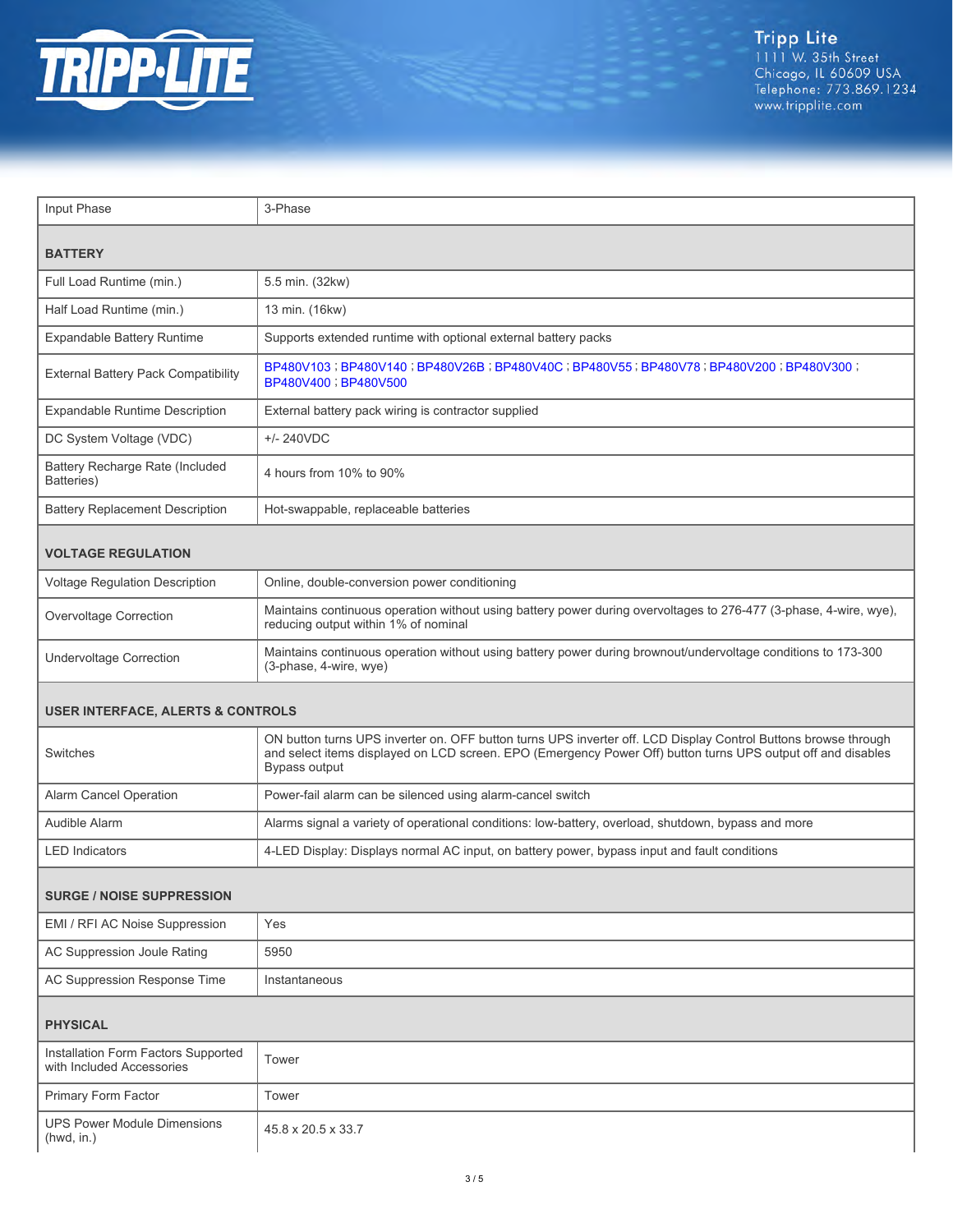

Tripp Lite<br>1111 W. 35th Street<br>Chicago, IL 60609 USA<br>Telephone: 773.869.1234<br>www.tripplite.com

| <b>UPS Power Module Dimensions</b><br>(hwd, cm)                | $116.3 \times 52.1 \times 85.6$                                                                                                                                                                                                       |  |  |  |
|----------------------------------------------------------------|---------------------------------------------------------------------------------------------------------------------------------------------------------------------------------------------------------------------------------------|--|--|--|
| Installed Whole System Maximum<br>Rack Depth (cm)              | $\mathbf 0$                                                                                                                                                                                                                           |  |  |  |
| UPS Power Module Weight (lbs.)                                 | 908                                                                                                                                                                                                                                   |  |  |  |
| UPS Power Module Weight (kg)                                   | 412.2                                                                                                                                                                                                                                 |  |  |  |
| UPS Shipping Dimensions (hwd / in.)                            | 55 x 28.5 x 42.5                                                                                                                                                                                                                      |  |  |  |
| UPS Shipping Dimensions (hwd /<br>cm)                          | 139.7 x 72.4 x 108                                                                                                                                                                                                                    |  |  |  |
| Shipping Weight (lbs.)                                         | 1058                                                                                                                                                                                                                                  |  |  |  |
| Shipping Weight (kg)                                           | 480.3                                                                                                                                                                                                                                 |  |  |  |
| Cooling Method                                                 | Fans                                                                                                                                                                                                                                  |  |  |  |
| <b>UPS Housing Material</b>                                    | Steel                                                                                                                                                                                                                                 |  |  |  |
| <b>ENVIRONMENTAL</b>                                           |                                                                                                                                                                                                                                       |  |  |  |
| <b>Operating Temperature Range</b>                             | +32 to +104 degrees Fahrenheit / 0 to +40 degrees Celsius                                                                                                                                                                             |  |  |  |
| Storage Temperature Range                                      | +5 to +122 degrees Fahrenheit / -15 to +50 degrees Celsius                                                                                                                                                                            |  |  |  |
| <b>Relative Humidity</b>                                       | 0 to 95%, non-condensing                                                                                                                                                                                                              |  |  |  |
| AC Mode BTU / Hr. (Full Load)                                  | 7006                                                                                                                                                                                                                                  |  |  |  |
| <b>COMMUNICATIONS</b>                                          |                                                                                                                                                                                                                                       |  |  |  |
| Communications Interface                                       | DB9 Serial; Slot for SNMP/Web interface                                                                                                                                                                                               |  |  |  |
| <b>PowerAlert Software</b>                                     | Included                                                                                                                                                                                                                              |  |  |  |
| <b>Communications Cable</b>                                    | DB9 cabling included                                                                                                                                                                                                                  |  |  |  |
| <b>LINE / BATTERY TRANSFER</b>                                 |                                                                                                                                                                                                                                       |  |  |  |
| <b>Transfer Time</b>                                           | No transfer time (0 ms.) in online, double-conversion mode                                                                                                                                                                            |  |  |  |
| Low Voltage Transfer to Battery<br>Power (Setpoint)            | Maintains continuous operation without using battery power during brownout/undervoltage conditions to 173-300V<br>AC (3-phase, 4-wire, wye). Below this point, output is maintained utilizing reserve battery power                   |  |  |  |
| High Voltage Transfer to Battery<br>Power (Setpoint)           | Maintains continuous operation without using battery power during overvoltages to 276-477V AC (3-phase, 4-wire,<br>wye), reducing output within 1% of nominal. Above this point, output is maintained utilizing reserve battery power |  |  |  |
| <b>SPECIAL FEATURES</b>                                        |                                                                                                                                                                                                                                       |  |  |  |
| Cold Start (Startup in Battery Mode<br>During a Power Failure) | Cold-start operation supported                                                                                                                                                                                                        |  |  |  |
| <b>High Availability UPS Features</b>                          | Automatic inverter bypass; Hot swappable batteries                                                                                                                                                                                    |  |  |  |
| Green Energy-Saving Features                                   | High efficiency economy mode operation; Schedulable daily hours of economy mode operation                                                                                                                                             |  |  |  |
|                                                                |                                                                                                                                                                                                                                       |  |  |  |